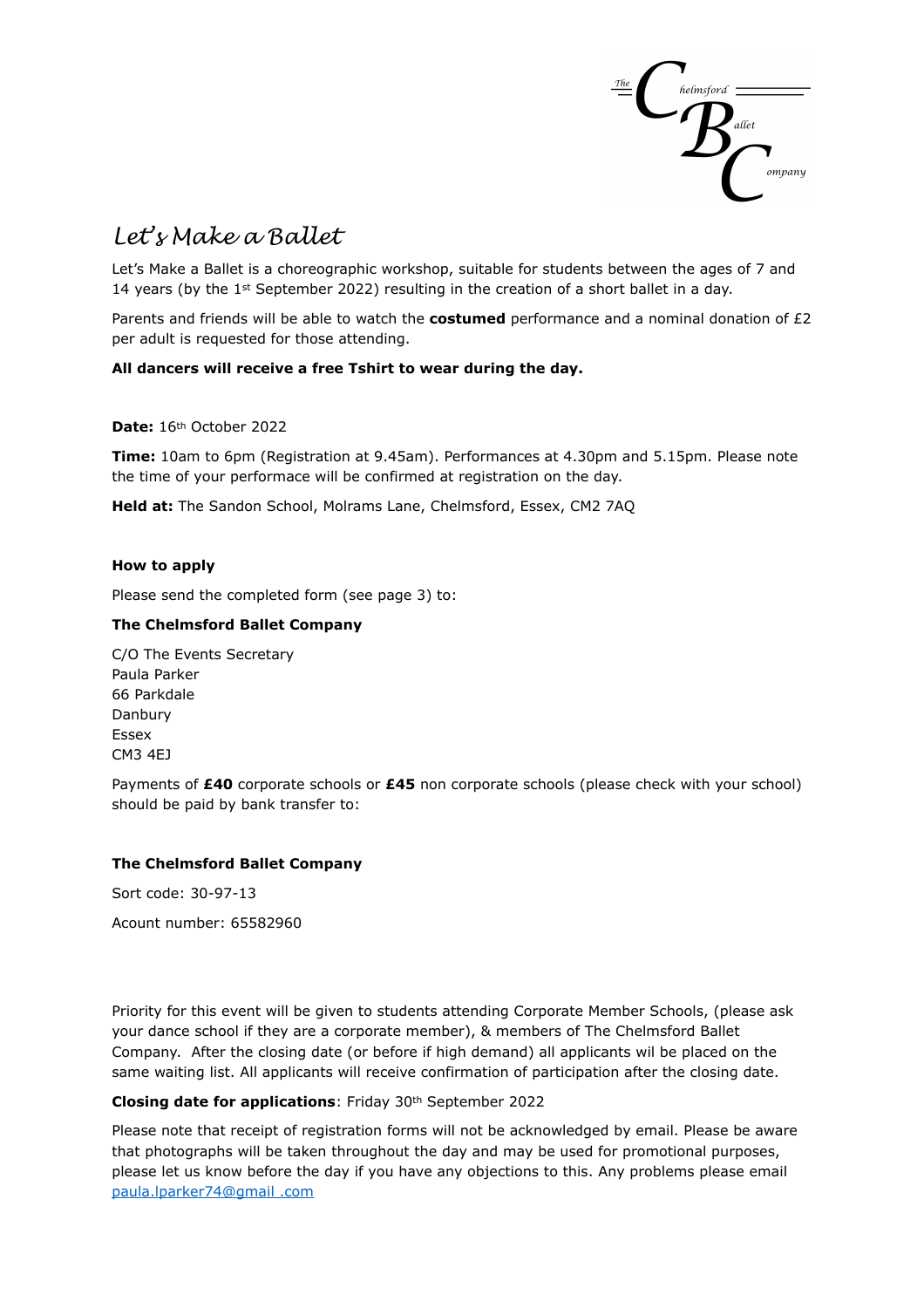#### **Details for the day**

The Chelmsford Ballet Company is delighted to be staging let's make a ballet. Details regarding parking and arrival information will be distributed nearer the time. Please be sure to bring everything you think you will need for a normal ballet class. All participants are required to provide their own lunch and refreshments, **NO** nuts due to dancers with allergies.

Please ensure that the following rules are observed.

- Girls should wear ballet tights/socks and leotards. Please bring ballet tights for the performance (including spare ones if possible). Please also ensure that your child has appropriate underwear, either white or flesh coloured please as they will be changing into costumes for their performance. Long hair should be tied in a bun and short hair should be fastened back from the face. Please make sure that you have plenty of hair grips, clips, bun nets / hair nets, hairspray etc. **No** jewellery, watches or fitbits are to be worn.
- Boys should wear their ballet school uniform.
- The dressing room should be kept tidy.
- Registration starts at 9.45am. Once you have registered, you will then be shown to the dressing room by the helpers. The workshop starts at 10am and should finish at approximately 6pm after the second performance.
- All participants will take part in **both** performances.
- Due to the large number of children taking part we would be grateful if you could attend the performance specified on the day.
- All participants take part in the auditions at their own risk. Neither The Chelmsford Ballet Company nor its representatives, accepts any responsibilty for damage to, or loss of personal property. As far as the Chelmsford Ballet Company is aware all tutors are suitably qualified and therefore responsibility for any injury sustained, however caused, is entirely the participants.
- The Chelmsford Ballet Company will not tolerate or accept irresponsible behavior from any dancer, politeness & general consideration for others is expected. If necessary the committee will act accordingly if this is not adhered to, and remove the dancer from the session. Contact will be made with the parent / guardian to collect their dancer. Please speak to your dancer about these rules as we expect them to be polite to others at all times.

We hope that you will thoroughly enjoy it.

Should you have any queries do not hesitate to contact Paula Parker at [paula.lparker74@gmail.com](mailto:paula.lparker74@gmail.com)

Please see the website for our GDPR policy: <https://www.thechelmsfordballetcompany.co/>